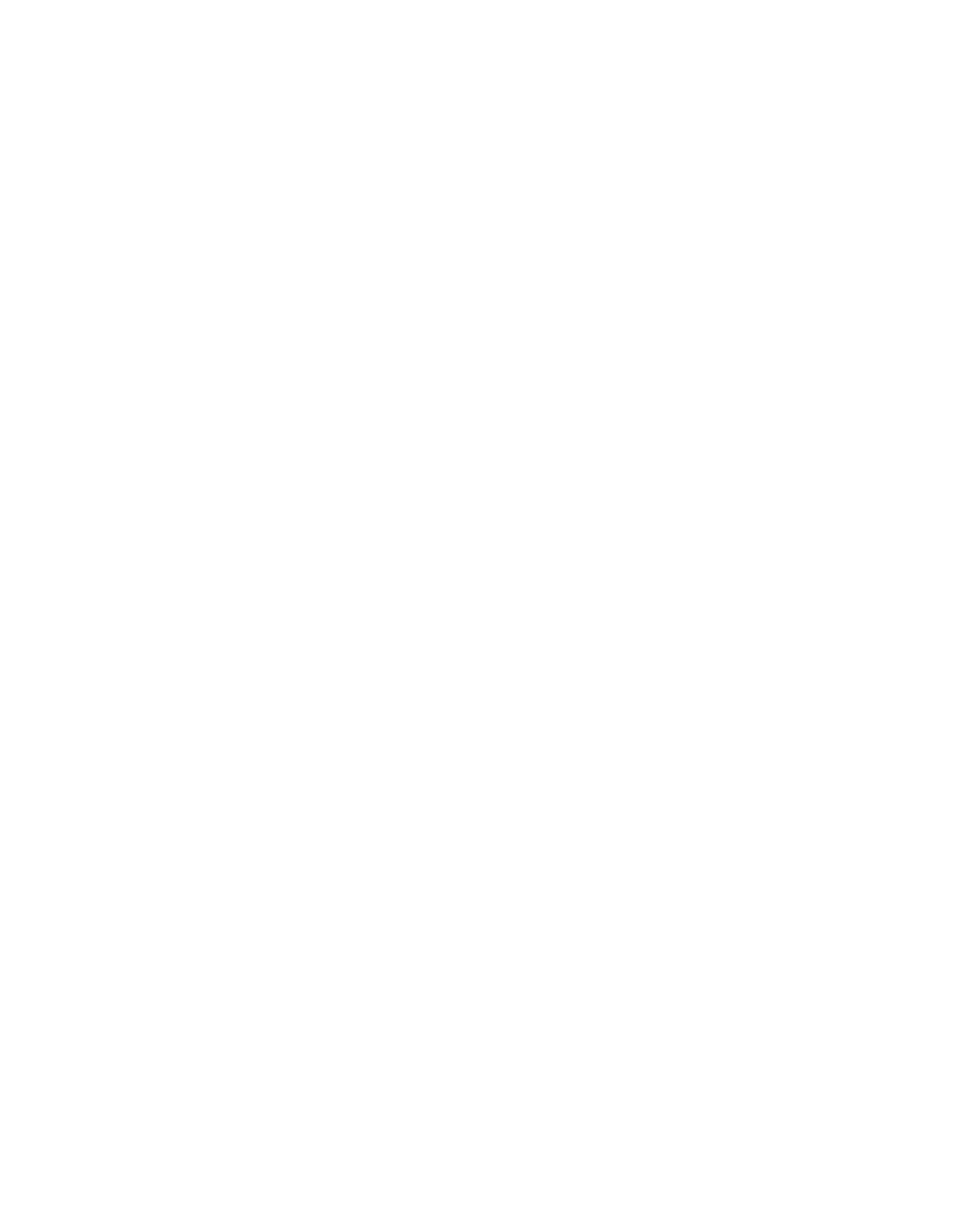# Using A Pressure Pan To Diagnose Duct Leakage

Manual Edition: April 2010

The Energy Conservatory 2801 21<sup>st</sup> Ave. S., Suite 160 Minneapolis, MN 55407 (612) 827-1117 ph (612) 827-1051 fax www.energyconservatory.com email: info@energyconservatory.com

2010 The Energy Conservatory, All Rights Reserved.

Special thanks to John Tooley and Bruce Davis of Advanced Energy, Neil Moyer of Florida Solar Energy Center and Bruce Manclark of Delta T whose research and field work form the basis of the pressure pan procedures presented in this manual.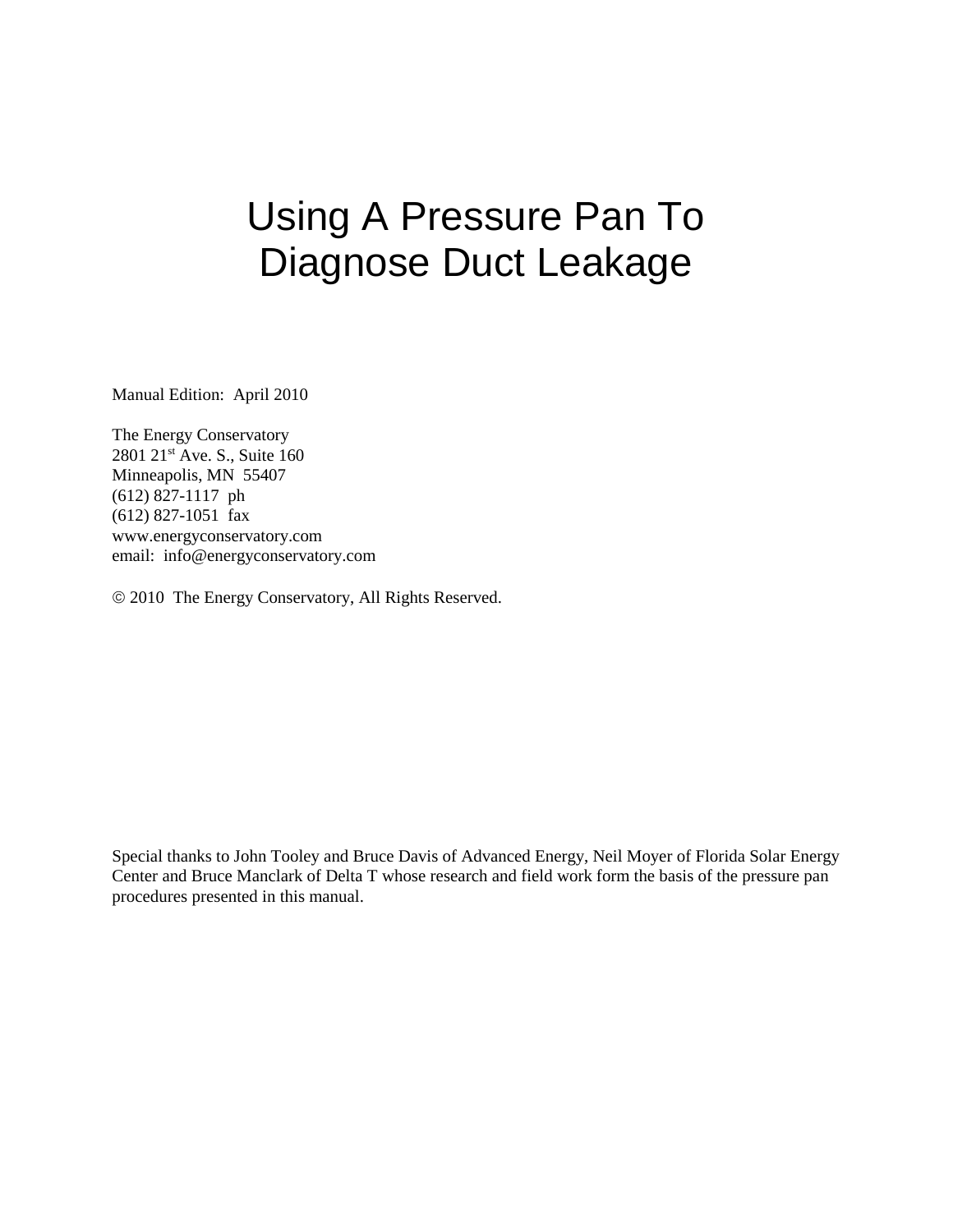#### ENERGY CONSERVATORY WARRANTY

#### EXPRESS LIMITED WARRANTY:

Seller warrants that this product, under normal use and service as described in the operator's manual, shall be free from defects in workmanship and material for a period of 24 months, or such shorter length of time as may be specified in the operator's manual, from the date of shipment to the Customer.

#### LIMITATION OF WARRANTY AND LIABILITY:

This limited warranty set forth above is subject to the following exclusions:

- a) With respect to any repair services rendered, Seller warrants that the parts repaired or replaced will be free from defects in workmanship and material, under normal use, for a period of 90 days from the date of shipment to the Purchaser.
- b) Seller does not provide any warranty on finished goods manufactured by others. Only the original manufacturer's warranty applies.
- c) Unless specifically authorized in a separate writing, Seller makes no warranty with respect to, and shall have no liability in connection with, any goods which are incorporated into other products or equipment by the Purchaser.
- All products returned under warranty shall be at the Purchaser's risk of loss. The Purchaser is responsible for all shipping charges to return the product to The Energy Conservatory. The Energy Conservatory will be responsible for return standard ground shipping charges. The Customer may request and pay for the added cost of expedited return shipping.

The foregoing warranty is in lieu of all other warranties and is subject to the conditions and limitations stated herein. NO OTHER EXPRESS OR IMPLIED WARRANTY IS PROVIDED, AND THE SELLER DISCLAIMS ANY IMPLIED WARRANTY OF FITNESS FOR PARTICULAR PURPOSE OR MERCHANTABILITY.

THE EXCLUSIVE REMEDY OF THE PURCHASER FOR ANY BREACH OF WARRANTY shall be the return of the product to the factory or designated location for repair or replacement, or, at the option of The Energy Conservatory, refund of the purchase price.

The Energy Conservatory's maximum liability for any and all losses, injuries or damages (regardless of whether such claims are based on contract, negligence, strict liability or other tort) shall be the purchase price paid for the products. IN NO EVENT SHALL THE SELLER BE LIABLE FOR ANY SPECIAL, INCIDENTAL OR CONSEQUENTIAL DAMAGES. The Energy Conservatory shall not be responsible for installation, dismantling, reassembly or reinstallation costs or charges. No action, regardless of form, may be brought against the Seller more than one year after the cause of action has accrued.

The Customer is deemed to have accepted the terms of this Limitation of Warranty and Liability, which contains the complete and exclusive limited warranty of the Seller. This Limitation of Warranty and Liability may not be amended or modified, nor may any of its terms be waived except by a writing signed by an authorized representative of the Seller.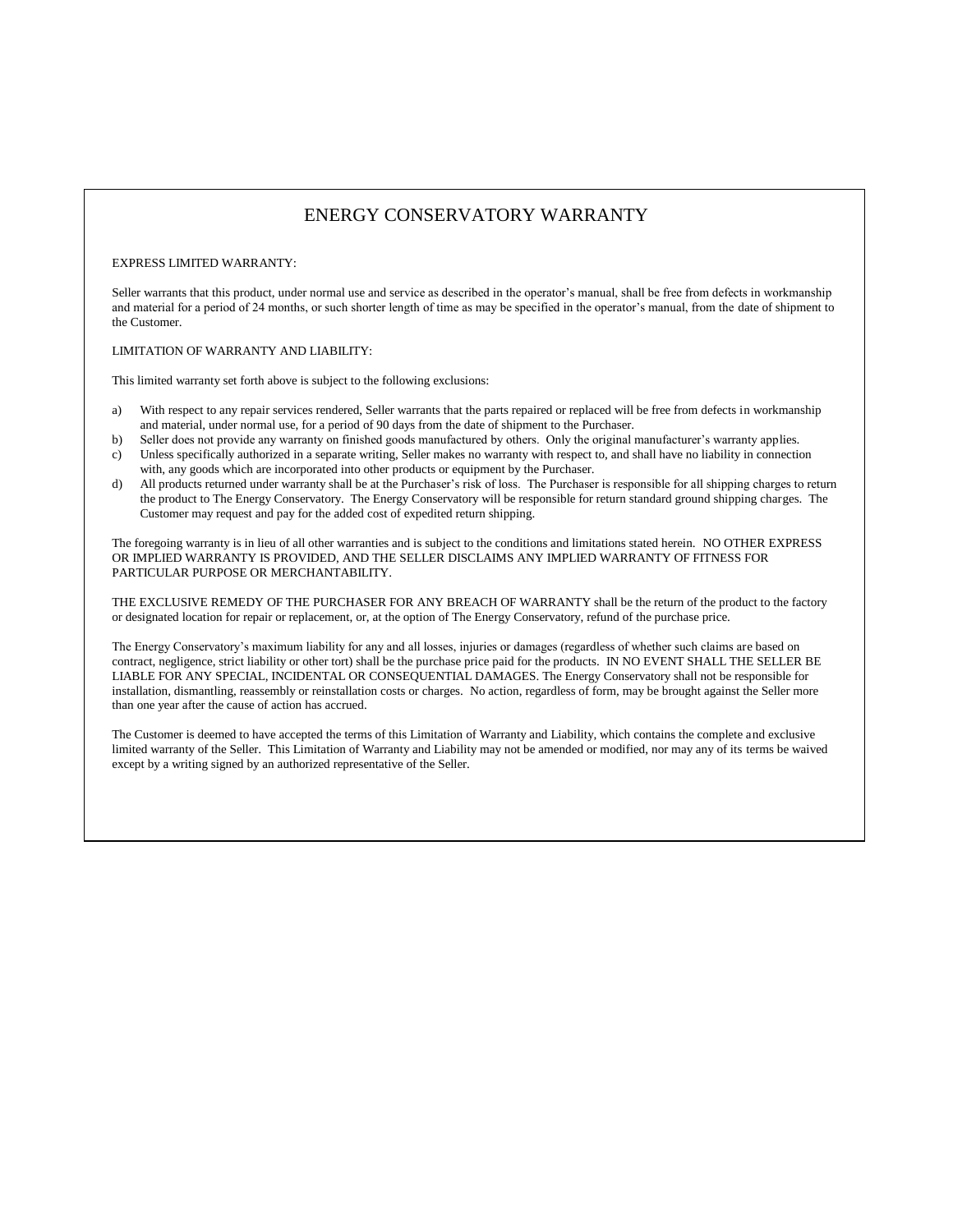## **Table of Contents**

### **Using a Pressure Pan To Diagnose Duct Leakage**

| Chapter A        | Introduction to the Pressure Pan<br>1                                                                                                                                   |
|------------------|-------------------------------------------------------------------------------------------------------------------------------------------------------------------------|
| <b>Chapter B</b> | <b>How Does a Pressure Pan Work?</b><br>$\mathbf{2}$<br>Important Points to Keep in Mind 2                                                                              |
| <b>Chapter C</b> | <b>Typical Field Procedure</b><br>-4<br>Tips on Taking Pressure Pan Readings<br>5                                                                                       |
| <b>Chapter D</b> | <b>Example Field Results</b><br>6<br>Figure 1 7<br>Figure 2 8                                                                                                           |
| <b>Chapter E</b> | <b>Tips on Interpreting Pressure Pan Readings</b><br>9<br><b>Prioritizing Duct Leaks</b><br>- 9<br>Factors That Complicate Interpretation of Pressure Pan Readings<br>9 |
| <b>Chapter F</b> | Using Pressure Pans to Screen Houses for Duct Repair<br><b>Potential</b><br>12<br>Pre-Qualifying Criteria<br>$^{\circ}$ 12<br>Qualifications on Criteria Use<br>13      |
| <b>Chapter G</b> | <b>Special Consideration for Ducts in Garages</b><br>15                                                                                                                 |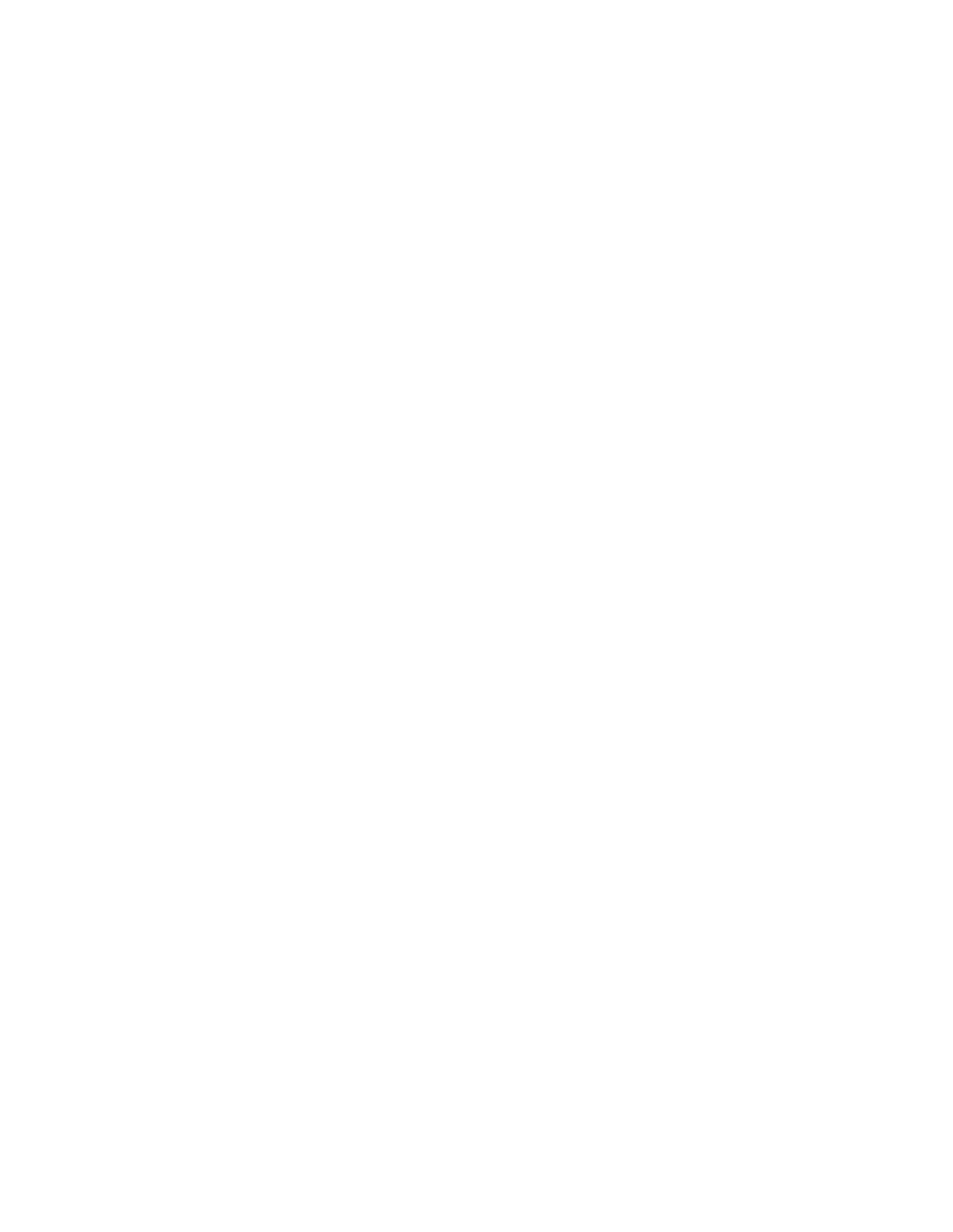## *Chapter A* **Introduction to the Pressure Pan**

The pressure pan is a duct leakage diagnostic tool which is used along with a Blower Door to identify exterior air leaks in forced air duct systems. Pressure pans do not directly measure leakage rates. Rather, a pressure pan is used measure the pressure difference between the house and a duct run during a Blower Door test. This pressure reading can be used to estimate the degree to which a particular duct run is connected to the outside.

Pressure pan testing involves placing a gasketed pan over each register or grille, one at a time, with the air handler fan off and the Blower Door depressurizing (or pressurizing) the house to a standard reference pressure. The pattern of pressure pan readings often allows for quick identification of major leakage sites. Pressure pan readings can also be used as a quality control tool to tell technicians if they have done a good job of air sealing the duct system.

The essential feature of a pressure pan is the ability to provide a quick temporary seal over a register or grille. The Energy Conservatory manufactures two size pressure pans  $(10"x14"x4"$  and  $22"x22"x4"$ , each made from molded plastic with an EPDM gasket attached to the lip of the pan, and a pressure tap mounted on the outside. The pressure pans are sized to fit completely over most typical residential registers and grilles. A short handle is provided which can be attached to the pan using Velcro strips. The handle is designed to allow a painters pole (not provided) to be threaded into the open end making it easier to access high wall or ceiling registers. A 10 foot length of coiled tubing is provided to connect the pressure tap on the pan to your pressure gauge.

**Note:** Sealing leaks in a duct system should always be part of a larger total system diagnostic procedure which includes examining total system air flow, airflow balancing, system charge, operation of combustion burners, house ventilation and leakage in the building envelope.



Pressure Pan Handle

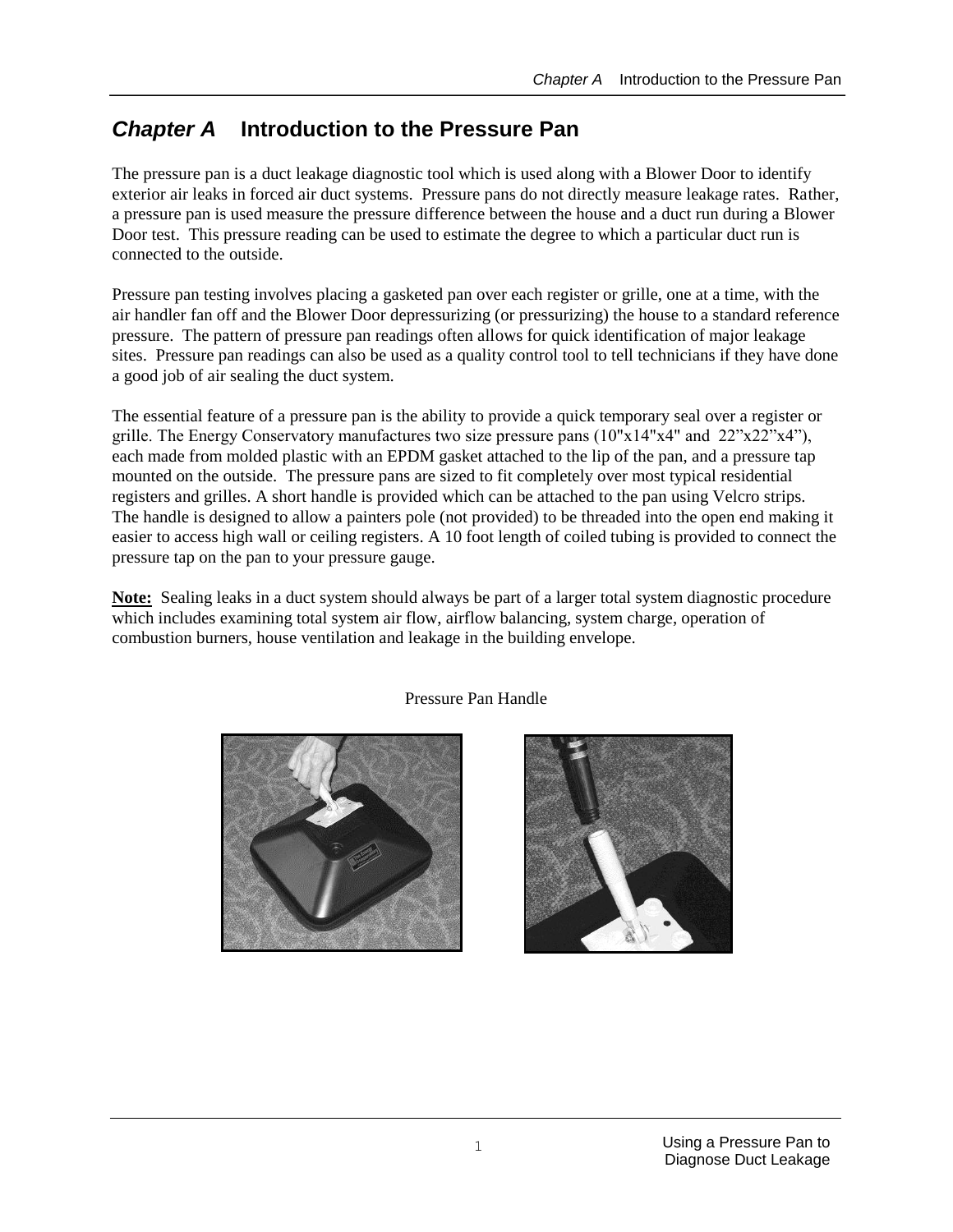## *Chapter B* **How Does a Pressure Pan Work?**

During a Blower Door test, the Blower Door fan creates a pressure difference between the inside of the house and the outdoors. A common Blower Door test procedure is to lower the pressure inside the house by 50 Pascals (or 0.2" w.c.) with respect to the outdoors. Under this condition, you can measure the pressure difference across any house exterior wall and find a pressure difference of approximately 50 Pascals (Pa).

When a forced air duct system is installed in a house, it is intentionally connected to the interior of the house by registers and grilles. If the duct system has no connections or leakage to the outside, then the air inside the duct system will be at the same pressure as the interior of the house during a Blower Door test. However, if the duct system is connected to the outside by leaks, the air inside a duct system will be at different pressure than the interior of the house during a Blower Door test. The larger the pressure difference between the duct system and the inside of the house, the more connected (and leaky) the duct system is to the outside.

The pressure pan can be used to quickly estimate the degree to which a duct run is connected to the outside. Let's consider a house with all the ducts located in a well vented attic. With the Blower Door depressurizing the house by 50 Pa (and the air handler fan off), place the pressure pan over each register and grille and measure the pressure difference between the duct system and the interior of the house using a pressure gauge connected to the pan. If the duct system is perfectly sealed and airtight, you will measure no pressure difference (0 Pa) when the pressure pan is placed over each of the registers.

Now imagine that one supply run is totally disconnected from a trunk line. When the pressure pan is placed over the register that is attached to the disconnected supply run, you will measure a large pressure difference (close to 50 Pa) between that duct run and the interior of the house. This large pressure difference is due to the duct run being disconnected from the supply trunk line and open to an attic space which is at approximately the same pressure as outside. When the air handler is operating, this supply duct is dumping conditioned air directly into the attic.

Typical pressure pan readings found in existing houses with external duct systems are commonly in the 0 - 20 Pa range (with the house depressurized to 50 Pa). However, pressure pan readings up to 50 Pa can be found in cases of catastrophic failure (such as complete disconnects). Generally speaking, the higher the pressure pan reading, the more connected (or leaking) that part of the duct system is to the outside.

#### *Important Points to Keep in Mind*

1. Pressure pans do not measure leakage rates. Rather, a pressure pan is used to measure the pressure between the house and a duct run during a Blower Door test. This pressure reading can be used to estimate the degree to which a particular duct run is connected to the outside.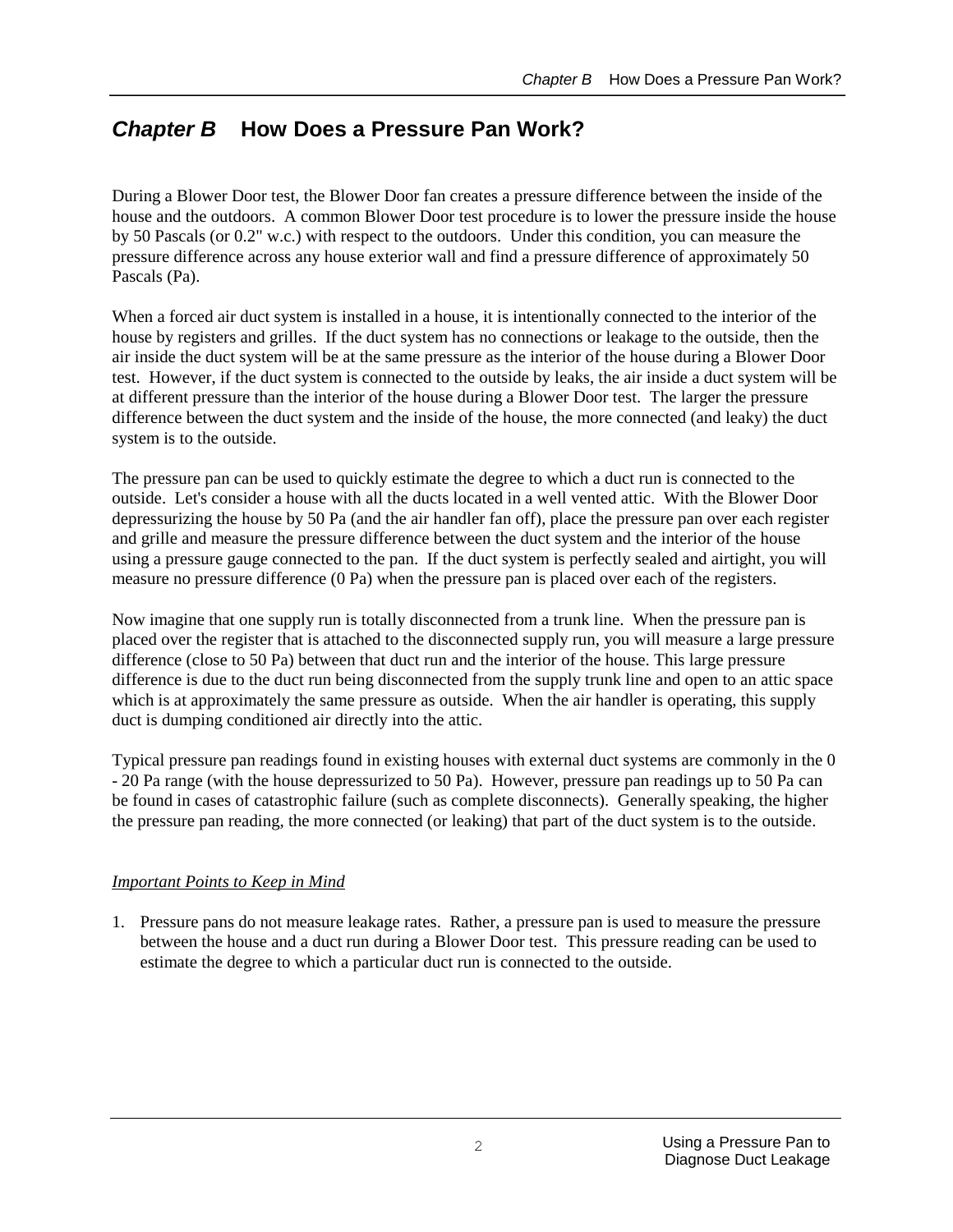Because the pressure pan does not measure leakage rates, there will be times when a direct measurement of duct leakage to the outside using a Duct Blaster® and Blower Door will be necessary to determine if duct repair is cost effective. Pressure pan readings should only be used as a screening tool, not as an absolute pass/fail standard.

- 2. Pressure pan readings are sometimes hard to interpret. See Chapter E for tips on interpreting pressure pan readings.
- 4. Chapter F presents criteria which have been developed to screen houses for duct repair potential. These criteria should only be used for houses where a significant portion of the duct system is located outside of the conditioned house space (e.g. attics, crawlspaces, garages).
- 5. Experience to date has shown that in many retrofit applications, pressure pan readings can be brought down to or below 1.0 Pa with cost-effective duct sealing techniques. This allows the pressure pan to be used as a quick quality control tool in many houses.
- 6. Significant duct leakage to the inside of the house will tend to lower (or dilute) pressure pan readings. As a result, pressure pan readings tend to be unreliable in houses with large amounts of interior duct leakage. **Note:** Because many basement houses have large amounts of interior duct leakage (and the majority of the duct system is often inside the house), we typically do not recommend that pressure pans be used in basement houses.
- 7. Sealing duct leaks can significantly affect operation of the air handler and duct system. Duct leakage repairs should always be part of a larger total system diagnostic procedure which includes examining total system air flow, airflow balancing, and proper operation of combustion appliances.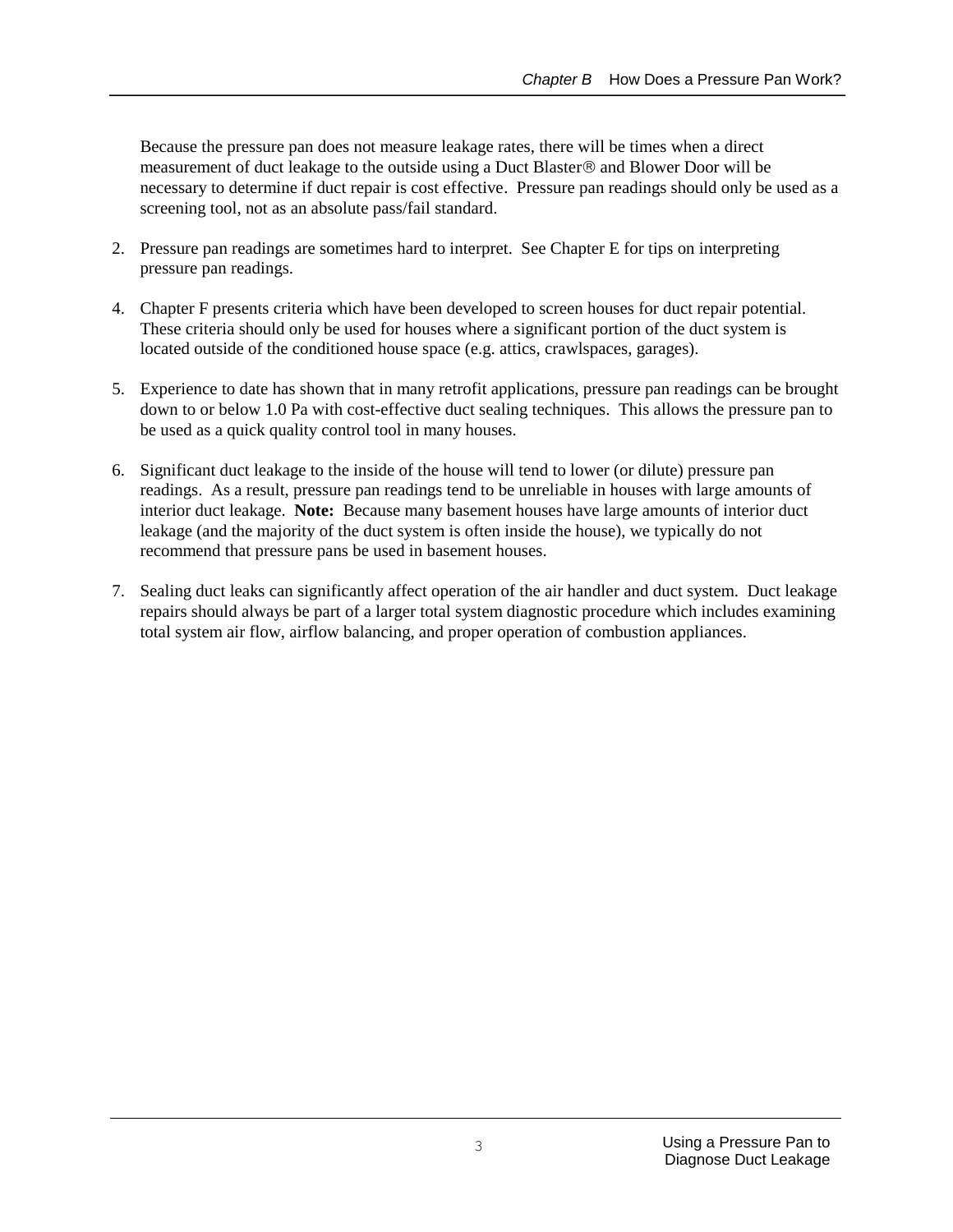## *Chapter C* **Typical Field Procedure**

- Install the Blower Door and prepare the house for a Blower Door test. Be sure all interior doors are open and that combustion appliances (e.g. water heaters, furnaces, boilers) do not turn on during the test.
- Turn the air handler fan off, remove the filter(s) from the duct system and make sure that all registers, grilles and dampers are fully open.
- Temporarily seal outside combustion air inlets or ventilation system connections which are hard ducted into the duct system. These connections will show up as large leaks if you do not seal them prior to your test. If supply ducts are located in a garage or other semi-conditioned space, seal these registers so that the register opening does not show up as a duct leak.
- If there are duct runs located in attics, crawlspaces or garages, open those areas to the outside as much as possible by opening adjustable vents or doors.
- Turn on the Blower Door system and depressurize (or pressurize) the house by 50 Pa with respect to the outside.
- If ducts are located in unconditioned spaces such as attics or crawlspaces, measure the pressure between the house and the unconditioned space. If the measured pressure is less than 45 Pa, re-check to be sure all operable vents or openings in that space are open to the outside. We want unconditioned spaces containing ducts to be as close to outside pressure as possible. If the pressure difference between the house and the unconditioned space is significantly less than 45 Pa, it will be difficult to correctly interpret pressure pan numbers.
- Connect a piece of tubing between the pressure pan and your pressure gauge.
	- $\Rightarrow$  If you are using an Energy Conservatory digital gauge, connect a piece of tubing from the pressure tap on the pan to either Input pressure tap on the gauge. Set up the gauge to measure pressure (in Pascals) on the pressure Channel connected to the pan. The gauge should be set to use 1 second averages and 0.1 Pascal resolution.
	- $\Rightarrow$  If you are using a Magnehelic gauge and depressurizing the house, connect the tubing from the pan to the top pressure tap on the gauge. If you are pressurizing the house, you will need to connect the tubing from the pan to the bottom pressure tap on the Magnehelic gauge. Once the tubing is connected, steady the gauge so it is approximately level, and zero the gauge using a screwdriver and the adjustment screw below the face plate.
- With the Blower Door running, firmly place the pressure pan completely over each register or grille to be tested until the EPDM gasket forms a seal around the register.
- Once the reading has stabilized, record the pressure pan reading shown on your gauge. (If using a Magnehelic gauge, make sure the gauge is level and has not been moved since it was zeroed.)
- Repeat the test for each register and grille in the house.
- Determine if duct repairs are necessary (see Chapters D, E and F below).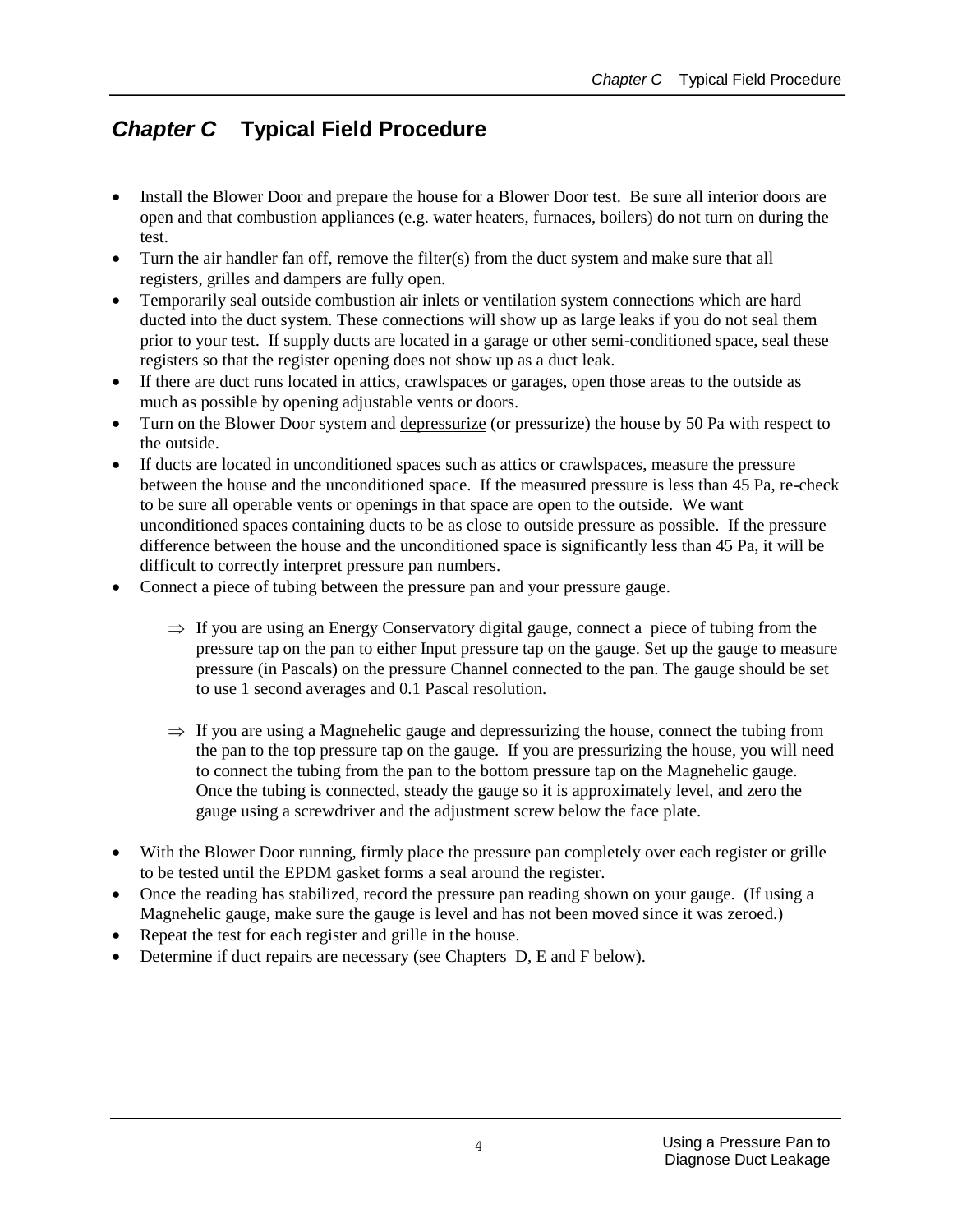### *Tips on Taking Pressure Pan Readings*

**1.** If the register or grille is larger than the opening of the pressure pan, you can either temporarily seal off the register completely and insert the hose connected to the gauge through the seal (preferably in the middle of register or grille), or seal off part of the register and place the pressure pan over the remaining open area. To temporarily seal off registers, you can use masking tape and paper, or The Energy Conservatory sells a convenient adhesive backed film called Duct Mask. Once you have taken the pressure pan reading, remove the temporary seal before proceeding to the next register. **Note:** When completely sealing off the register and inserting a hose, leaks between the boot and the drywall or floor may cause artificially high readings from jets of air striking the end of the hose.

**2.** When 2 registers or grilles are closely connected to the same duct run (e.g. two registers on opposite sides of the same partition wall), seal one of the them closed and use the pressure pan on the other unsealed register or grille. Once you have taken the pressure pan reading, remove the seal before proceeding to the next register.

**3**. Only one person at a time should be taking pressure pan readings. Having 2 registers in different parts of the duct covered by a pressure pan at the same time could affect your readings.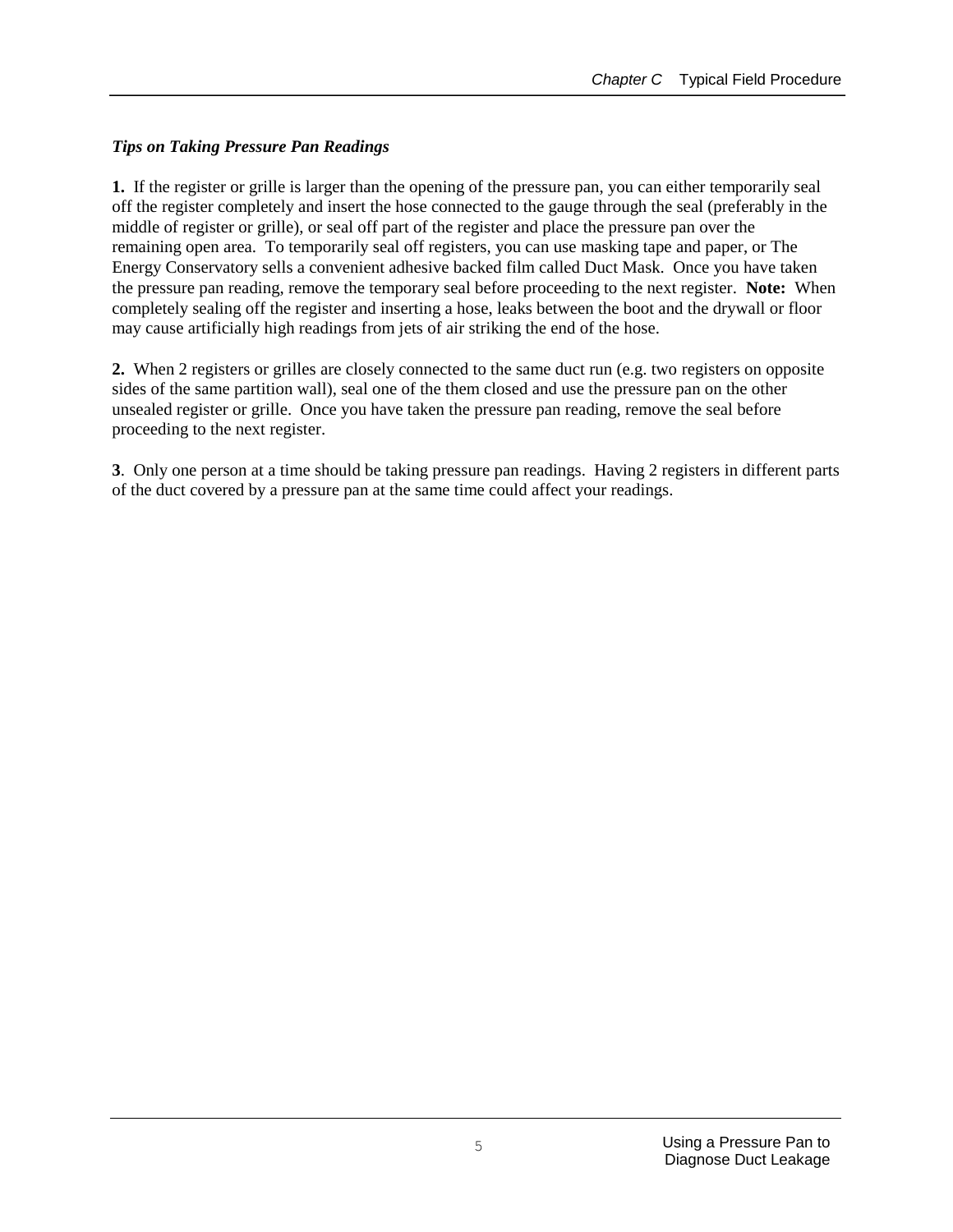## *Chapter D* **Example Field Results**

Figures #1 and #2 show field results on two houses where pressure pan readings were taken before and after comprehensive duct repairs were performed. These results are part of an 18 house study conducted by Bruce Davis of the North Carolina Alternative Energy Corporation for the Arkansas Energy Office in 1991. In both houses, there are eight supply runs (labeled S1 - S8) and a single return (labeled R1). Pressure pan readings were taken at each of the registers with the house depressurized by 50 Pa with respect to outside. Readings taken before duct repairs were made are shown by the unshaded bar, and post-repair readings are shown by the shaded bar.

In House #1, the highest pressure pan readings were in S3 and R1 indicating significant connections in those duct runs to the outside (remember, the largest reading possible would be 50 Pa). Duct sealing was first concentrated on these two runs. Supply runs S1 and S4 were also sealed because a visual inspection found poor boot connections. Following these repairs, we see that all pressure pan readings were significantly reduced, with most readings falling at or below 1.0 Pa. Because all readings were near 1.0 Pa, no further duct repairs were made.

In House #2, all of the duct runs show elevated pressure pan readings of 2.5 Pa or greater. Visual inspection in this house found that all flex duct connections to trunk lines and boots were very poor. All of these connections were sealed along with sealing around the platform return in the garage. Pressure pan readings taken after the repairs were made showed significant reduction. In this case all readings are below 1.0 Pa, except for the return which was at 1.8 Pa. It was decided that further sealing of the return run was not cost-effective because of difficult access to the leakage site.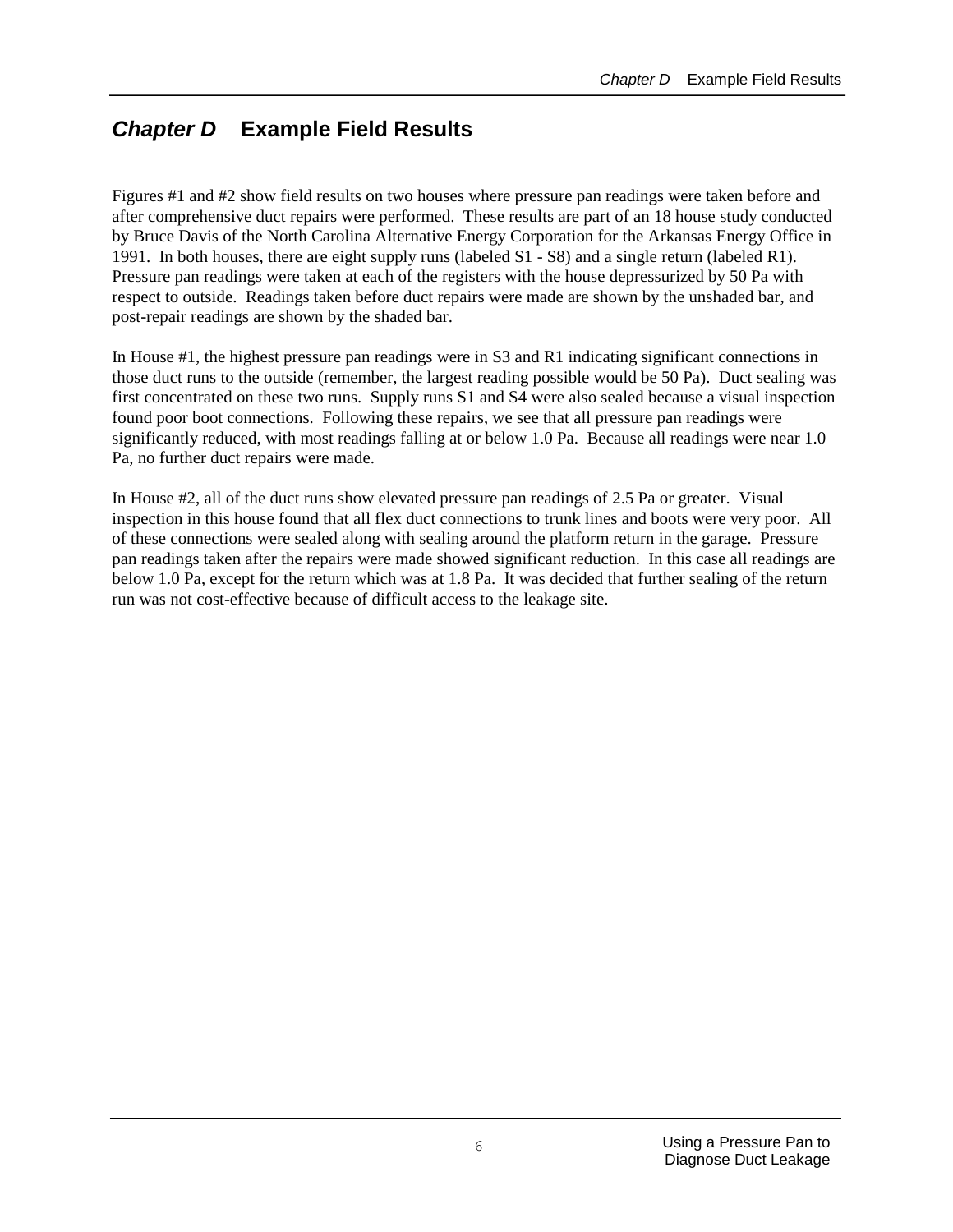Figure #1

Tri-level house with upflow gas furnace located in garage mechanical room. Single return under the 1st floor stairway cavity. Supplies run through vented crawlspace and attic.

Sealed return stairway cavity (R1) and AH filter slot. Floor boot connections for S1, S3 and S4 were also sealed.

Duct Leakage: Before Repair = 660 CFM50 After Repair  $=$  < 25 CFM50



Pressure Pan Readings House #1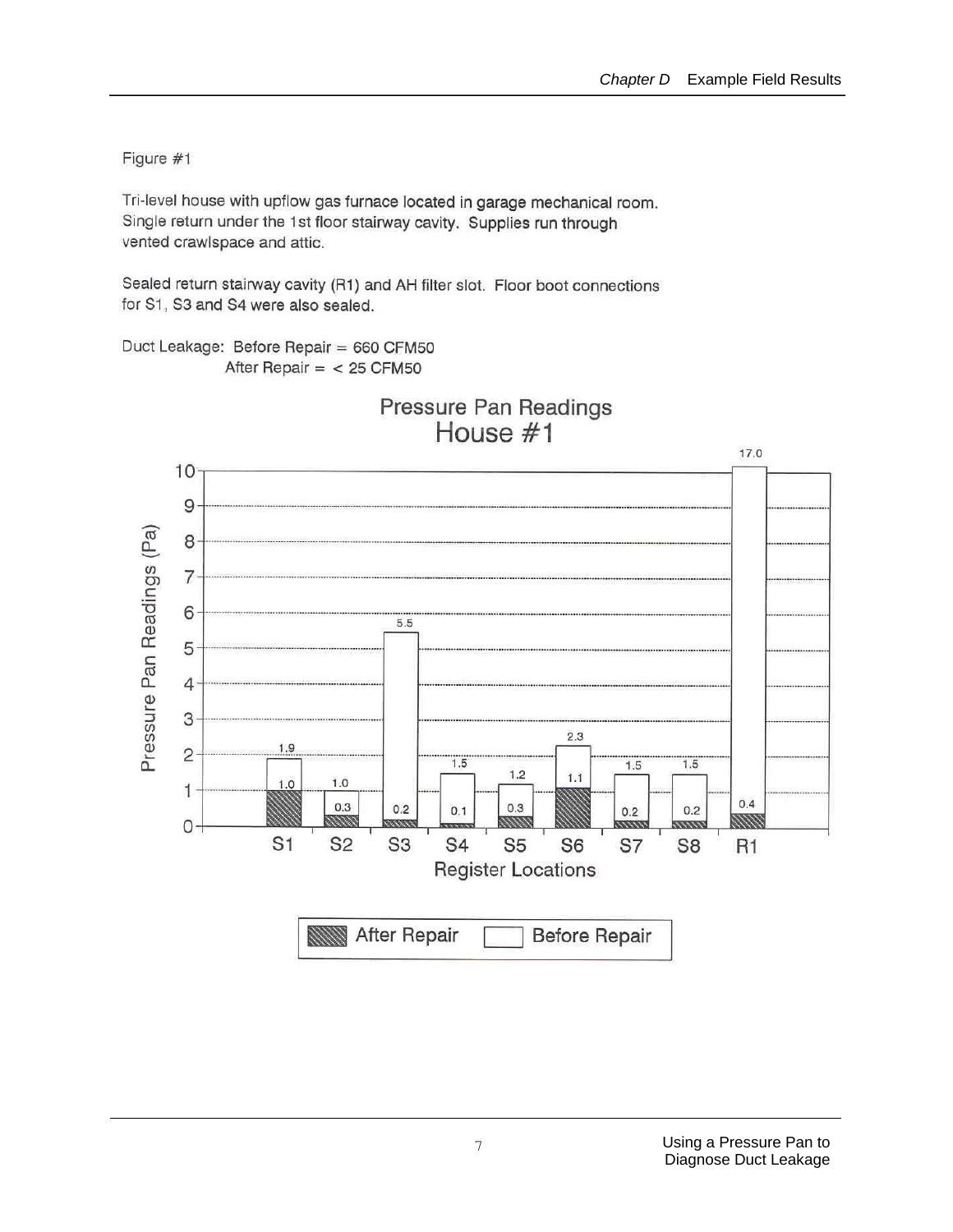Figure #2

Single story house with upflow gas furnace placed on platform return in the garage. Supply and return duct runs located in vented attic. Very poor flex duct connection with metal trunk lines.

Sealed all flex duct connections to trunk lines and boots. Sealed platform return.

Duct Leakage: Before Repair = 375 CFM50 After Repair = 85 CFM50



## Pressure Pan Readings House #2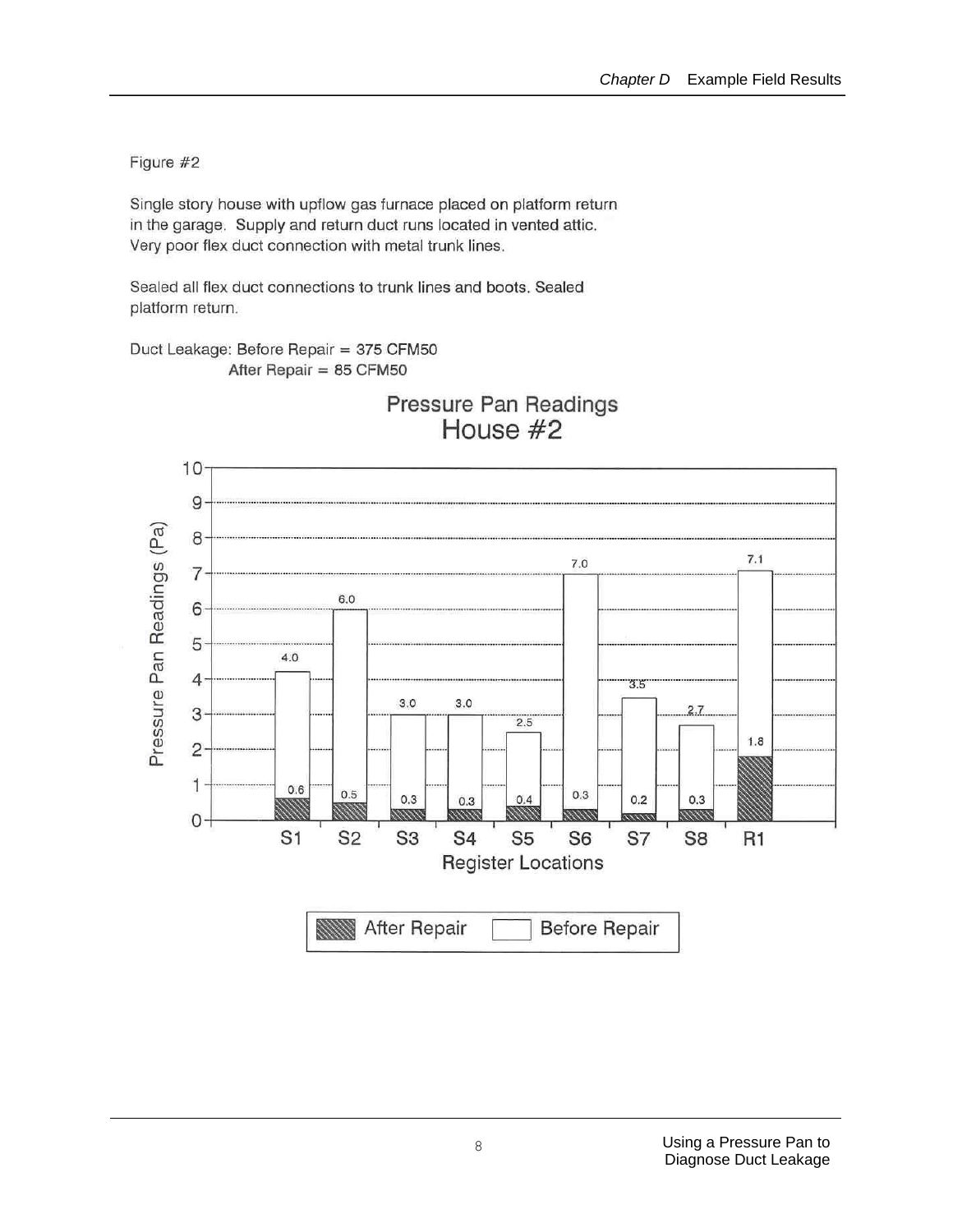## *Chapter E* **Tips on Interpreting Pressure Pan Readings**

#### *Prioritizing Duct Leaks*

**1.** The size of the pressure pan number can be used to prioritize repair of leakage sites. A larger reading (e.g. 10.0 Pa) is typically more important than a smaller reading (e.g. 1.0 Pa). Big connections to the outside that are close to a register will cause a large pressure pan reading at that register.

**2.** The proximity of the register or grille to the air handler can also be used to prioritize repair of leakage sites. When comparing pressure pan readings of equal size, duct runs closer to the air handler should generally receive a higher priority than ones located farther away from the air handler because leaks closer to the air handler will see higher pressures when the air handler is operating.

**3.** When comparing pressure pan readings of equal size, supply side leaks should typically be given higher priority than return side leaks from an energy savings standpoint. This is because the supply air has already been conditioned (heated or cooled) and generally has more energy value than air being drawn in through a return leak. **Note:** Return leaks that create a negative pressure in an area that contains natural draft combustion appliances should always be considered as high priority due to health and safety concerns from pressure induced spillage of combustion products.

**4.** When prioritizing between return leakage sites, you should consider the temperature of the air being drawn into the return leak. The larger the temperature difference between the conditioned air inside the house and the air being pulled into the return leak, the greater the priority to repair. For example, in a cooling application a return leak pulling in 120 F attic air would be more important (from an energy loss stand point) than the same size leak drawing in air from a 75 F crawlspace.

#### *Factors That Complicate Interpretation of Pressure Pan Readings*

**1.** Significant duct leakage to the inside of the house will tend to lower (or dilute) pressure pan readings. As a result, pressure pan readings tend to be unreliable in houses with large amounts of interior duct leakage. **Note:** Because many basement houses have large amounts of interior duct leakage (and the majority of the duct system is often inside the house), we typically do not recommend that pressure pans be used in basement houses.

**2.** Pressure pan readings from duct runs located in unconditioned spaces, such as attics and crawlspaces, may require special interpretation. During the Blower Door test, we want unconditioned spaces containing ducts to be as close to outside pressure as possible. If the unconditioned space is well connected to outside (i.e. the unconditioned space is at approximately the same pressure as the outdoors during the Blower Door test), then pressure pan readings from ducts in that space can be interpreted normally. However, if the unconditioned space is not well connected to the outside (e.g. unvented crawlspaces or unvented attics) or has very large connections to the house, then the unconditioned space will be at a pressure somewhere between the outside and inside house pressure during the Blower Door test. In this case, the pressure pan reading will show an artificially low number.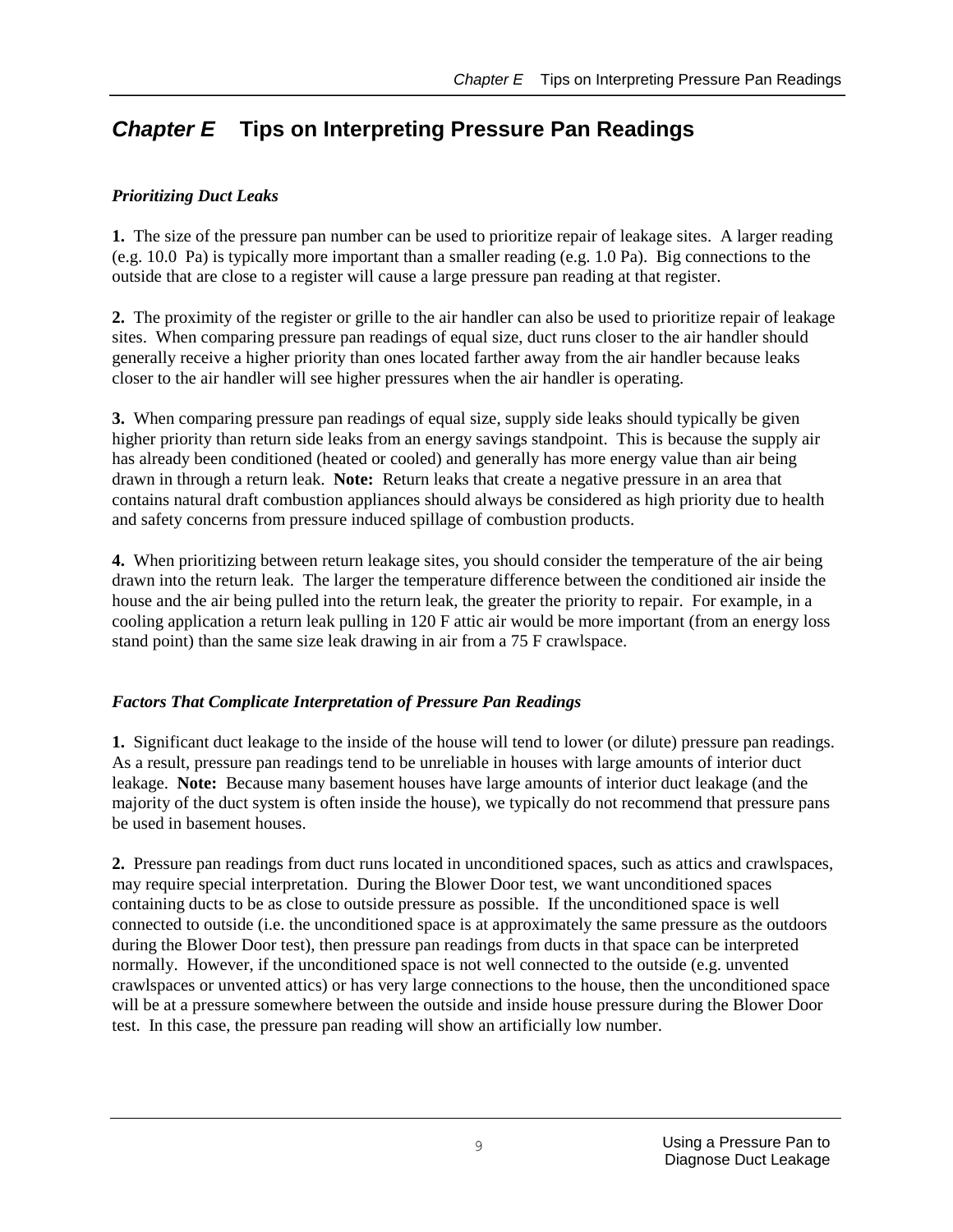You can measure the degree of connection between an unconditioned space and the outside by measuring the pressure difference between the house and the space during the Blower Door test. If the pressure between the house and the unconditioned space is 45 Pa or greater (assuming the house to outside pressure difference is 50 Pa with the Blower Door running), then pressure pan readings on duct runs in that space can be interpreted normally. If the pressure is less than 45 Pa, check to be sure all operable vents or openings in that space are open to the outside. If they are open and there is no way to better connect the unconditioned space with the outdoors, you will need to interpret pressure pan readings on duct runs in that space carefully, using the following guidance:

*Always compare the measured pressure pan reading with the maximum possible reading. Under standard test conditions, the maximum possible pressure pan reading is 50 Pa. However, if ducts are located in an unconditioned space which is not at the same pressure as outdoors during the Blower Door test, then the maximum possible reading is no longer 50 Pa, but rather it becomes the pressure between the house and that unconditioned space. For example, if ducts are located in an unvented crawlspace, and the pressure difference between the house and the crawlspace is 10.0 Pa with the Blower Door depressurizing the house by 50 Pa, then the maximum possible pressure pan reading for duct runs in that crawlspace becomes 10.0 Pa. A pressure pan reading of 2.5 Pa (one-quarter of the maximum possible of 10.0 Pa) in this case is approximately equivalent to a 12.5 Pa reading for a duct located in a space at outdoor pressure.* 

**3.** Gaps between duct boots and sheetrock (or flooring) will show up as duct leaks when using a pressure pan. Always check for these gaps on duct runs having elevated pressure pan readings. Although these leaks are usually less important because of the low pressure they normally experience, they are easy to access and should almost always be sealed.

**4.** Pressure pan readings from "toe space" registers found under kitchen and bathroom cabinets often require special interpretation. With many toe space registers, the register is not physically connected to the supply duct. Instead of a direct connection, the cavity underneath the cabinet is often used as a plenum to connect the register with the supply duct run. Because this cavity plenum is typically quite leaky and is connected to either the house or an outside wall (or both), pressure pan readings can sometimes be misleading.

For example, a significant duct leak to the outside might not show up as an elevated pressure pan reading because a connection between the cavity plenum and the house is providing pressure relief to that register. In addition, a high pressure pan reading could be caused by a connection between the plenum cavity and an exterior wall, rather than a leak in the supply duct run. In many cases, you will need to remove the register and use chemical smoke to diagnose potential leakage paths and determine appropriate repairs.

**5.** A dirty AC coil will tend to increase pressure pan readings. Always check the condition of the AC coil before pressure pan testing.

**6.** Closed or partially closed registers or dampers will create large pressure pan readings. Always check that registers and dampers are fully open before pressure pan testing.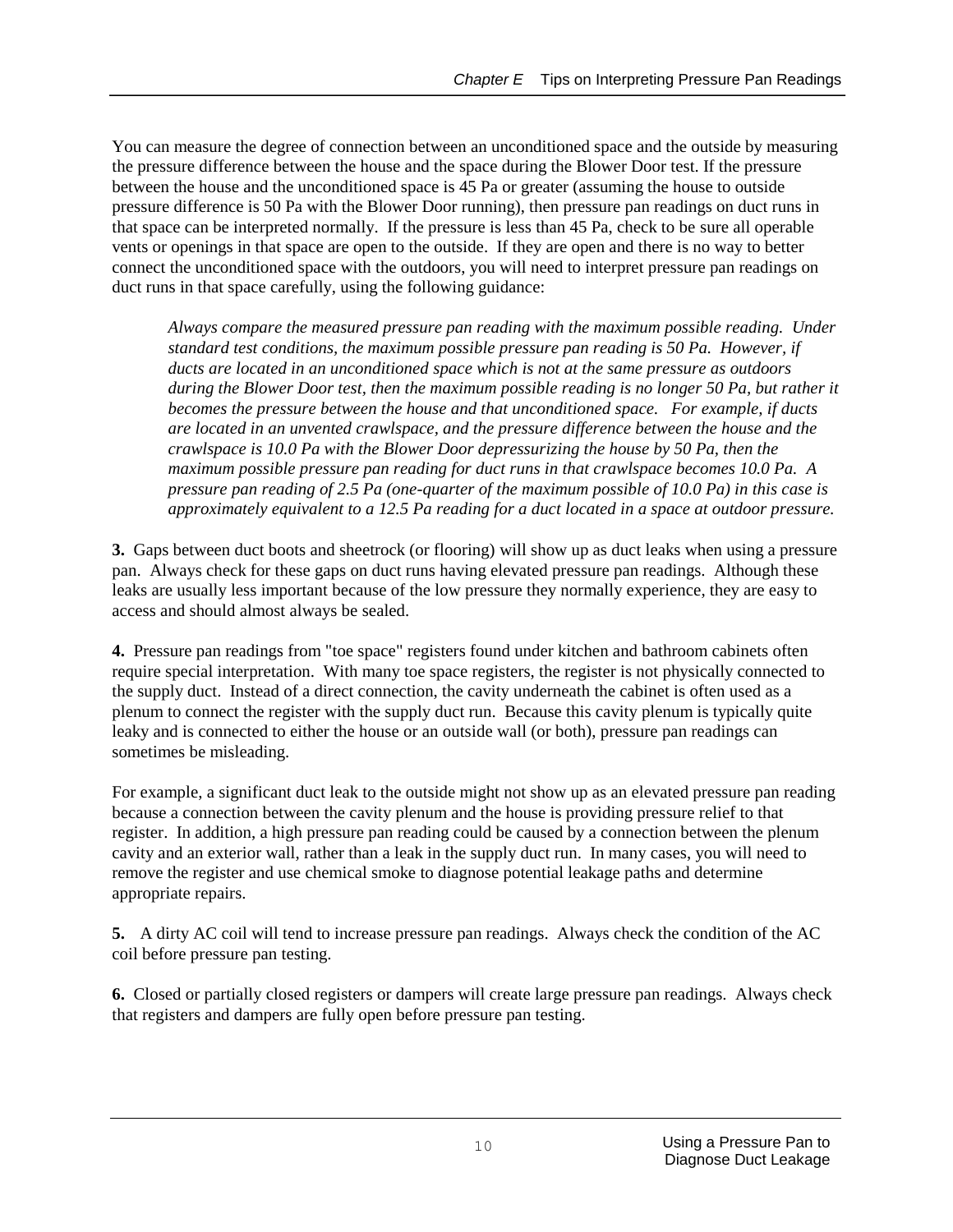**7.** Large duct leaks often telegraph their presence to other portions of the duct system. Once the large leaks are repaired, many other pressure pan readings can drop significantly. This concept can be seen in the pair of graphs below. The left hand graph shows pressure pan readings before any repairs were made. Duct run S1 shows a large duct leak to the outside. After making repairs on duct run S1 only, all the readings dropped significantly. In this case, performing a mid-repair pressure pan test would be very useful in reducing the amount of time required to repair the system. Without a mid-repair test, we may have unnecessarily spent time looking for leaks in the other supply duct runs. The return is probably still worth repairing because it shows a 2.0 reading.



**8.** If you are testing a house with a very leaky building shell and are not able to create a 50 Pa pressure difference with the Blower Door, perform your pressure pan tests with the house at the highest achievable pressure. In this case, you will need to interpret your pressure pan readings carefully. As mentioned in item 2 above, compare the measured pressure pan reading with the maximum possible reading.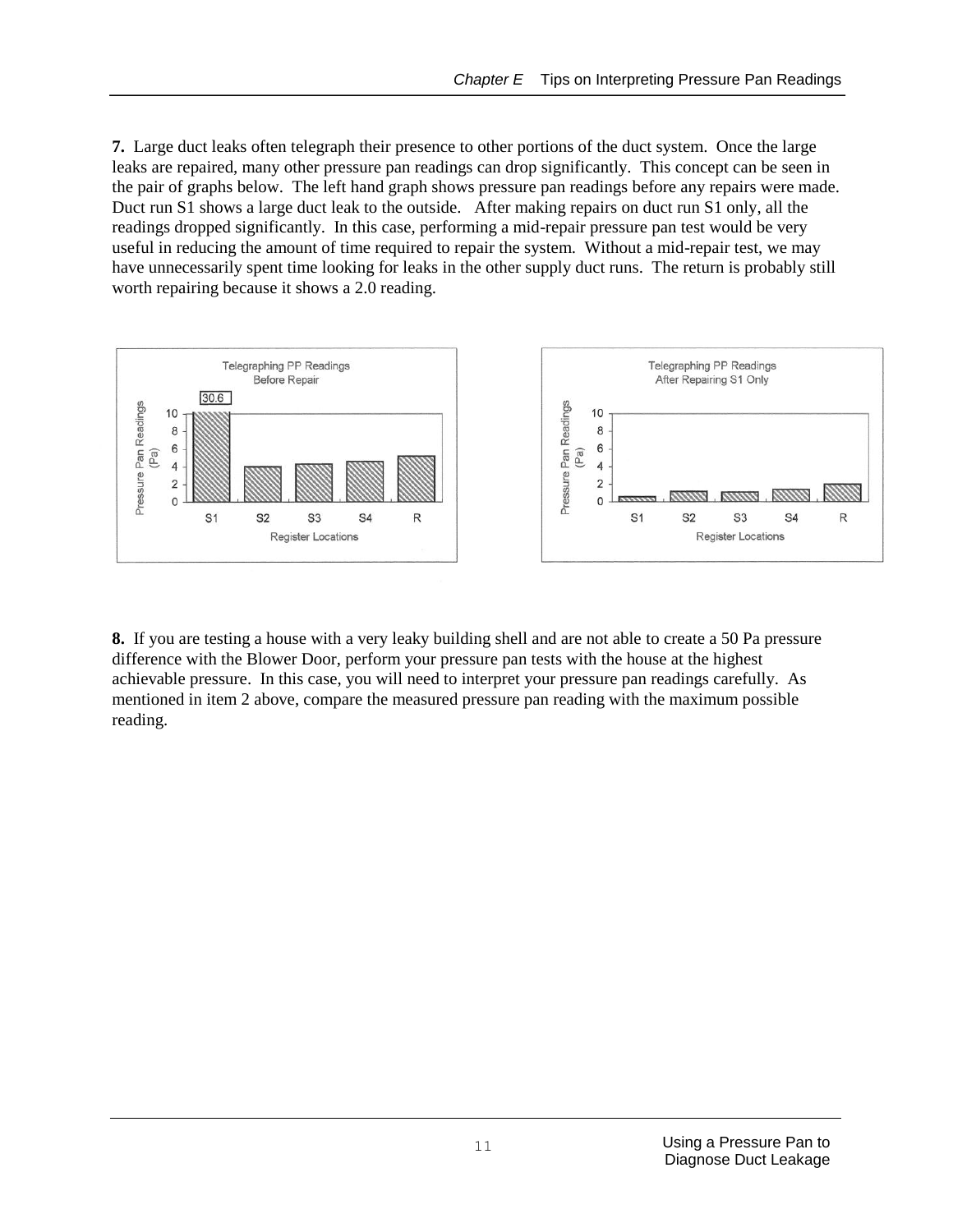## *Chapter F* **Using Pressure Pans to Screen Houses for Duct Repair Potential**

Pressure pan test criteria have been established for use in large scale duct retrofit programs, to screen houses for duct repair potential. These criteria were developed as a way to quickly assess the need for duct repairs, thereby reducing the need to perform more time-consuming direct duct leakage measurement tests (in CFM) for all houses.

The pre-qualifying pressure pan criteria shown below were developed by John Tooley of Advanced Energy using measured field results from 460 systems located in 349 houses in the southeastern and southern United States. These criteria were developed for existing duct systems with a significant portion of the duct system located outside of the conditioned house space (e.g. attics, crawlspaces, garages). Houses with all or large portions of the duct system inside the structure may need special considerations not included in these criteria.

#### *Pre-Qualifying Criteria:*

There are 3 pre-qualifying criteria for determining the need to measure and repair duct system leakage for energy use reduction. All pressure pan measurements listed below are to be taken with the house depressurized by 50 Pascals with respect to outside. It is assumed that a pressure pan reading will be taken at every register and grille in the house, and that all unconditioned spaces containing ducts are well connected to the outside.

*Criteria #1 (Tight Duct Systems):* All pressure pan readings are less than 1.5 Pascals, and not more than 2 readings can be greater than 1.0 Pascals.

Duct systems in *Criteria #1* houses are considered tight for typical existing systems. *Criteria #1* houses should require no direct measurement of duct leakage, and repairs for duct leakage are not recommended unless they are very easy to make, or repair is needed to correct a health, safety, durability or comfort problem. Of the 460 systems tested in the Tooley sample, 97 (or 21%) fell into *Criteria #1* with an average leakage to the outside of 75 CFM25.

*Criteria #2 (Leaky Duct Systems):* 3 or more pressure pan readings are greater than 2.0 Pascals.

Duct systems found in houses meeting *Criteria #2* are considered leaky and repair is suggested for energy use reduction. Measurement and quantification of duct leakage is not needed because the pressure pan readings have told us that the duct system is leaky enough to warrant immediate repair work. In the Tooley sample, 167 systems (or 36%) fell into *Criteria #2* with an average leakage to outside of 940 CFM25.

Each pressure pan reading above 1.5 Pascals should be identified and the associated duct run repaired, starting with the highest pressure pan reading and working to the lowest. It is often useful to perform mid-repair pressure pan testing to reduce the amount of time required to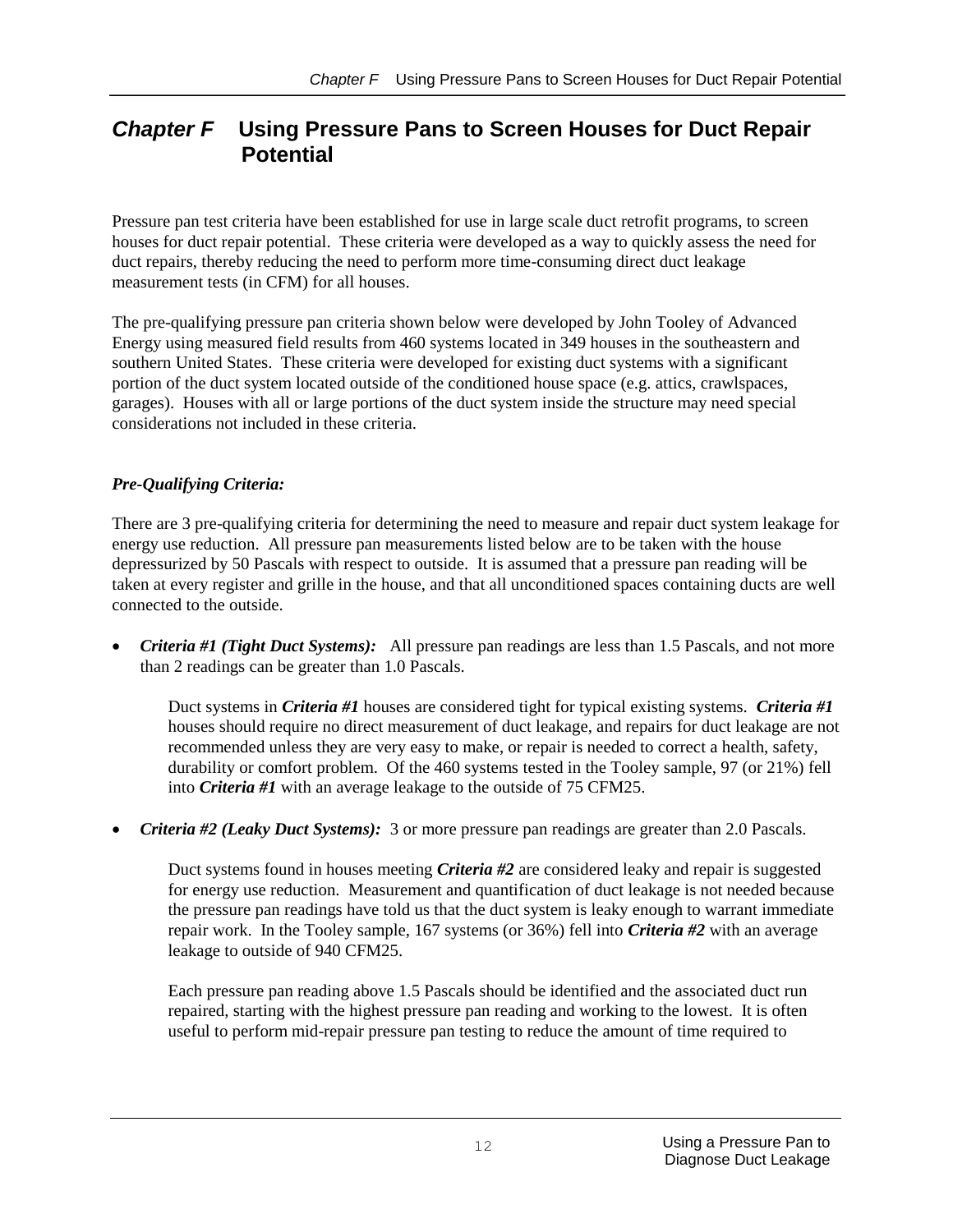repair the system. Often large leaks telegraph their presence to other portions of the duct system, and once the large leaks are repaired, many other pressure pan readings drop.

**Note:** You may still need to measure and quantify pre and post-retrofit duct leakage in *Criteria #2* houses if you are providing duct sealing services under a program which requires leakage testing.

• *Criteria #3 (Gray Area Systems):* All houses not meeting *Criteria #1 or #2* above are classified as Gray Area Systems.

Gray Area Systems require direct measurement and quantification of leakage to determine whether or not repairs will be cost effective. Pressure pan readings alone will not provide enough information to determine if duct repair is needed. Direct measurement is defined as measuring duct leakage to the outside in cubic feet per minute (CFM), using either a duct airtightness tester in combination with a Blower Door, or using the modified Blower Door subtraction technique. If duct leakage measurements using these methods are greater than specified program target leakage rates for your area, then repair is recommended. Forty-three percent (196) of the systems in the Tooley sample were *Criteria 3* houses, with an average leakage to outside of 353 CFM25.

These criteria can also be used following repairs to assure that a cost effective repair has been accomplished. Houses that required no direct CFM leakage measurement going in (Criteria #2 houses), may require a leakage measurement before leaving (because they are now Criteria #3 houses) to assure that adequate repairs have been accomplished. The expected results of using the pressure pan criteria is that at least 50% of the houses tested can be properly diagnosed for outside duct leakage problems without having to conduct a direct duct leakage measurement (in CFM).

#### *Qualifications on Criteria Use:*

- The criteria above were developed for electric heating and cooling at a cost of \$0.07 to \$0.08 per kwh and higher. Lower rates or different fuel types may require slight adjustments to the criteria.
- The criteria were developed to assess the potential for cost effective repair of duct leakage to the outside. The criteria can not be used to assess interior duct leakage problems or duct leakage problems resulting in heath, safety, durability or comfort concerns. If duct leakage repair is performed, examining total system air flow, airflow balancing, and proper operation of combustion appliances should be included in your work plan.
- The criteria were developed for existing duct systems with a significant portion of the duct system located outside of the conditioned house space (e.g. attics, crawlspaces, garages). The criteria are not intended for use in new construction.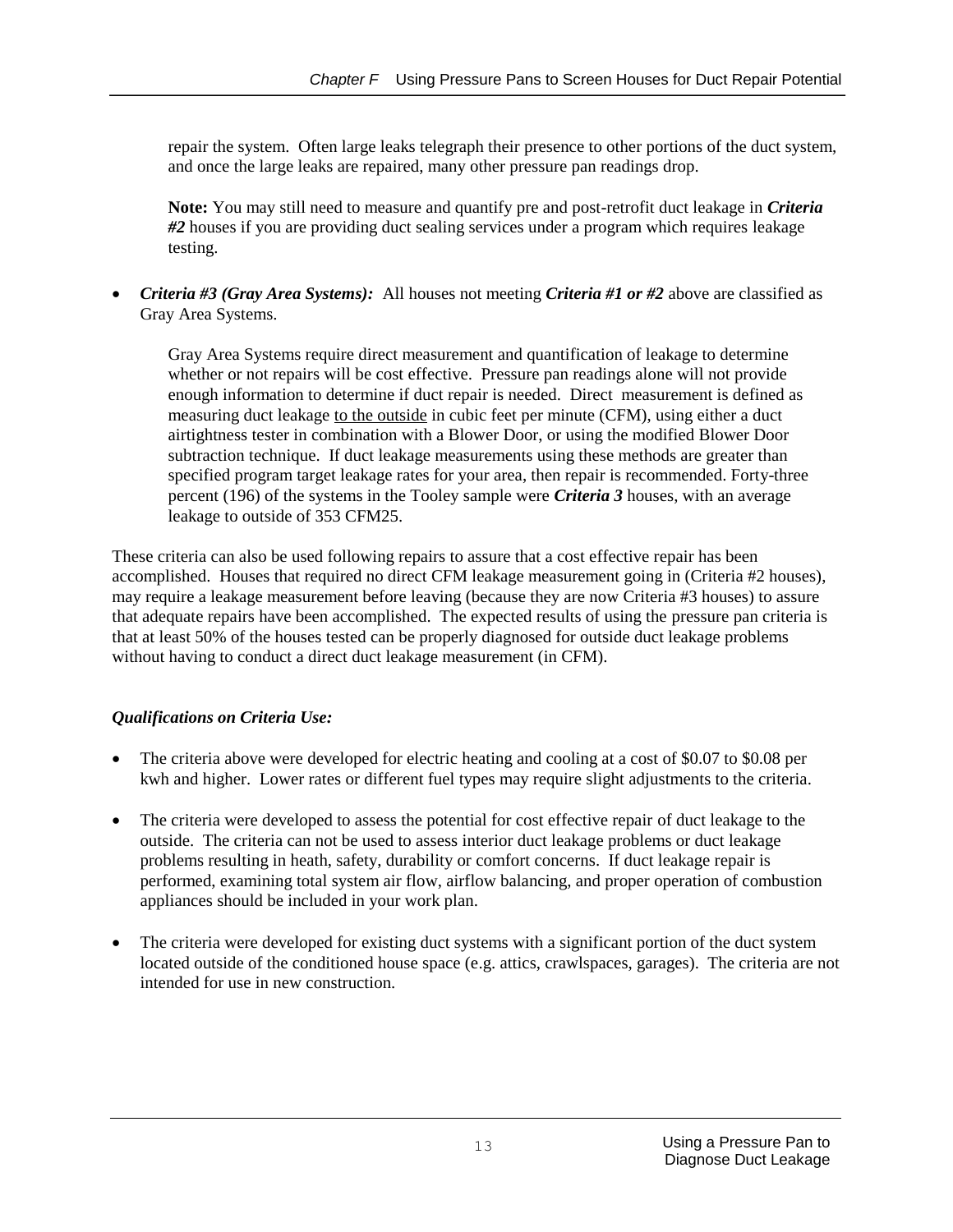The criteria assume that all unconditioned spaces containing ductwork are well connected to the outside (e.g. at least a 45 Pa pressure difference between the house and the unconditioned space with the house depressurized by 50 Pa to outside). If the unconditioned space is not well connected to the outside (e.g. ducts located in an unvented crawlspace or unvented attic), then the pressure pan reading will show a lower number and the criteria may require adjustment.